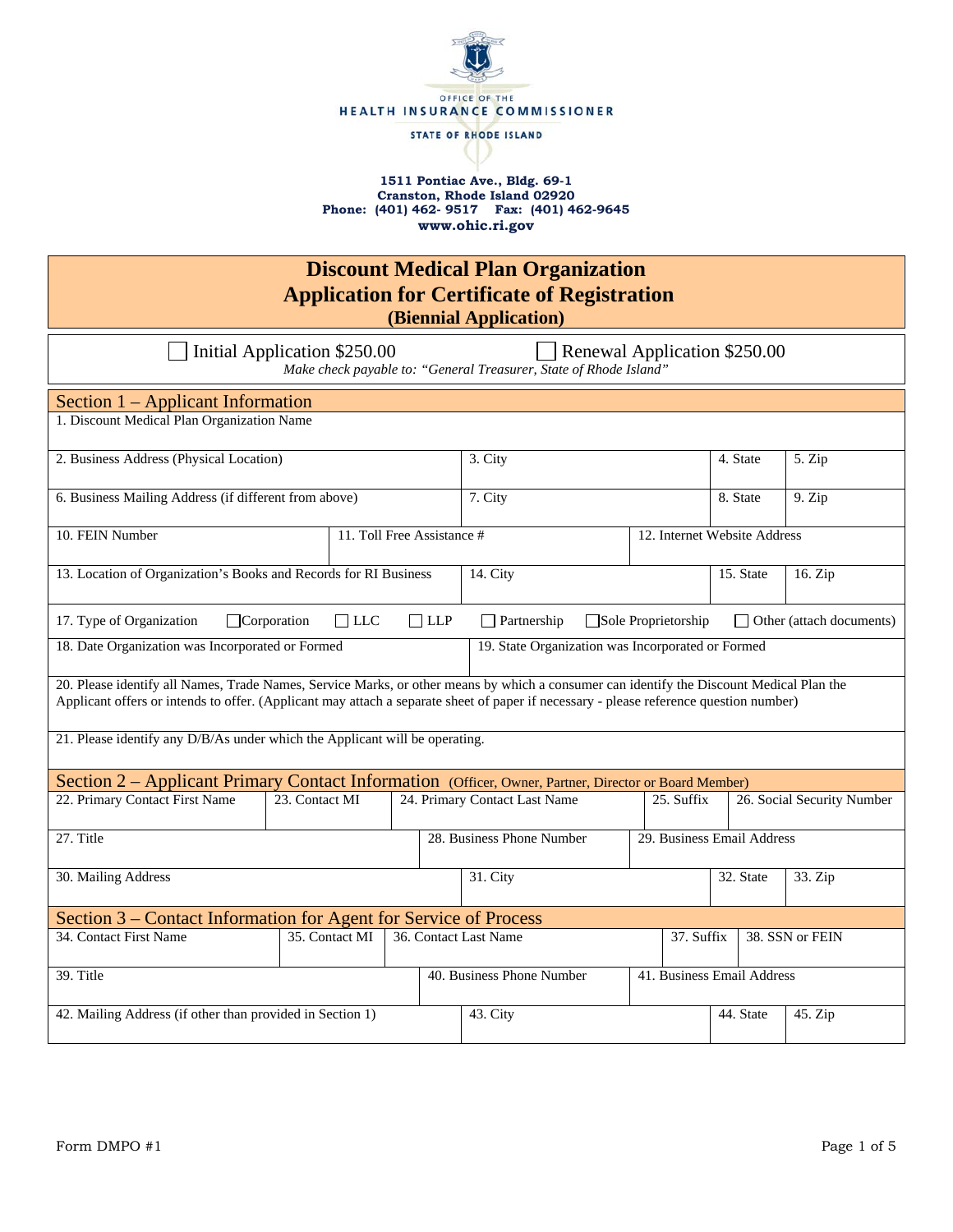| Section 4 - Applicant Background Information (The applicant must attach a full explanation for any questions answered "yes" as an<br>attachment to this Application. Please reference question number. All written statements submitted by the application must include an original<br>signature and reference the applicant's name and identifying SSN or FEIN number)                                                                                                                                     |                                                     |                    |                    |           |               |                     |  |
|-------------------------------------------------------------------------------------------------------------------------------------------------------------------------------------------------------------------------------------------------------------------------------------------------------------------------------------------------------------------------------------------------------------------------------------------------------------------------------------------------------------|-----------------------------------------------------|--------------------|--------------------|-----------|---------------|---------------------|--|
| 46. Has the Applicant, or any Owner, Partner, Officer, Board Member, Director, Affiliate or Authorized Producer of the<br>business entity been denied a certificate of registration, license or permit to operate as a Medical Discount Plan, or has any<br>such certificate of registration, license or permit to operate ever been suspended, non-renewed, revoked, cancelled or<br>surrendered for any disciplinary reason in any state?                                                                 |                                                     |                    |                    |           | $\Gamma$ Yes  | $\Box$ No           |  |
| 47. Has the Applicant, or any Owner, Partner, Officer, Board Member, Director, Affiliate or Authorized Producer of the<br>business entity been under investigation by any regulatory authority or subject to any regulatory action, including cease<br>and desist orders or similar actions within the last five years?                                                                                                                                                                                     |                                                     |                    |                    |           | $\Gamma$ Yes  | No<br>$\Box$        |  |
| 48. Has the Applicant, or any Owner, Partner, Officer, Board Member, Director, Affiliate or Authorized Producer ever<br>been charged with or convicted of committing a crime? "Crime" includes a misdemeanor, felony or a military offense.<br>You may exclude misdemeanor traffic citations and juvenile offenses.                                                                                                                                                                                         |                                                     |                    |                    |           | $\Gamma$ Yes  | $\Box$ No           |  |
| 49. Is the Applicant, or any Owner, Partner, Officer, Board Member, Director or Authorized Producer of the business<br>entity a defendant in any lawsuit?                                                                                                                                                                                                                                                                                                                                                   |                                                     |                    |                    |           | $\Gamma$ Yes  | $\Box$ No           |  |
| 50. Has any demand been made or judgment rendered against the Applicant, or any Owner, Partner, Officer, Board<br>Member, Director, Affiliate or Authorized Producer of the business entity for overdue monies by a provider of health care<br>services, health care provider network, pharmacy or pharmaceutical network, supplier of health care equipment, insurer or<br>authorized producer?                                                                                                            |                                                     |                    |                    |           | $\Gamma$ Yes  | No                  |  |
| 51. Has the Applicant, or any Owner, Partner, Officer, Board Member, Director, Affiliate or Authorized Producer of the<br>business entity had an insurance agency contract or any other business relationship with an insurance company terminated<br>for any alleged misconduct?                                                                                                                                                                                                                           |                                                     |                    |                    |           | $\Gamma$ Yes  | <b>No</b><br>$\Box$ |  |
| 52. Has the Applicant's or any Affiliate's license, certificate of registration or other form of authority to operate a Discount<br>Medical Plan Organization in another jurisdiction ever been denied, suspended, non-renewed, revoked, cancelled,<br>surrendered or subjected to any judicial, administrative, regulatory action including but not limited to rehabilitation,<br>liquidation, receivership, conservatorship, federal bankruptcy proceeding, state insolvency or supervision in any state? |                                                     |                    |                    |           | $\Box$ Yes    | N <sub>0</sub>      |  |
| 53. Has the Applicant changed its name or ever merged and/or consolidated with any other entity?                                                                                                                                                                                                                                                                                                                                                                                                            |                                                     |                    | Yes                | <b>No</b> |               |                     |  |
| 54. Has the Applicant ever declared bankruptcy? Is the Applicant currently in rehabilitation, receivership or liquidation?                                                                                                                                                                                                                                                                                                                                                                                  |                                                     |                    |                    |           | $\exists$ Yes | N <sub>o</sub>      |  |
| Section 5 – List all Marketers authorized by Applicant to sell, market, promote, distribute or solicit a Discount<br>Medical Plan established by the Applicant (Applicant may attach a separate sheet of paper if necessary - please reference Section<br>Number 5 continued)<br>55. Marketer Name                                                                                                                                                                                                          |                                                     |                    |                    |           |               |                     |  |
| 56. Mailing Address<br>58. State                                                                                                                                                                                                                                                                                                                                                                                                                                                                            |                                                     |                    |                    |           | 59. Zip       |                     |  |
|                                                                                                                                                                                                                                                                                                                                                                                                                                                                                                             |                                                     | 57. City           |                    |           |               |                     |  |
| 60. Marketer Phone Number                                                                                                                                                                                                                                                                                                                                                                                                                                                                                   | 61. Marketer Business Website                       | 62. Marketer Email |                    |           |               |                     |  |
| 63. Marketer Name                                                                                                                                                                                                                                                                                                                                                                                                                                                                                           |                                                     |                    |                    |           |               |                     |  |
| 64. Mailing Address                                                                                                                                                                                                                                                                                                                                                                                                                                                                                         |                                                     | 65. City           | 66. State          |           | 67. Zip       |                     |  |
| 68. Marketer Phone Number                                                                                                                                                                                                                                                                                                                                                                                                                                                                                   | 69. Marketer Business Website<br>70. Marketer Email |                    |                    |           |               |                     |  |
| 71. Marketer Name                                                                                                                                                                                                                                                                                                                                                                                                                                                                                           |                                                     |                    |                    |           |               |                     |  |
| 72. Mailing Address                                                                                                                                                                                                                                                                                                                                                                                                                                                                                         |                                                     | 73. City           |                    | 74. State | 75. Zip       |                     |  |
| 76. Marketer Phone Number                                                                                                                                                                                                                                                                                                                                                                                                                                                                                   | 77. Marketer Business Website                       |                    | 78. Marketer Email |           |               |                     |  |
| 79. Marketer Name                                                                                                                                                                                                                                                                                                                                                                                                                                                                                           |                                                     |                    |                    |           |               |                     |  |
| 80. Mailing Address                                                                                                                                                                                                                                                                                                                                                                                                                                                                                         |                                                     | 81. City           |                    | 82. State | 83. Zip       |                     |  |
| 84. Marketer Phone Number                                                                                                                                                                                                                                                                                                                                                                                                                                                                                   | 85. Marketer Business Website                       |                    | 86. Marketer Email |           |               |                     |  |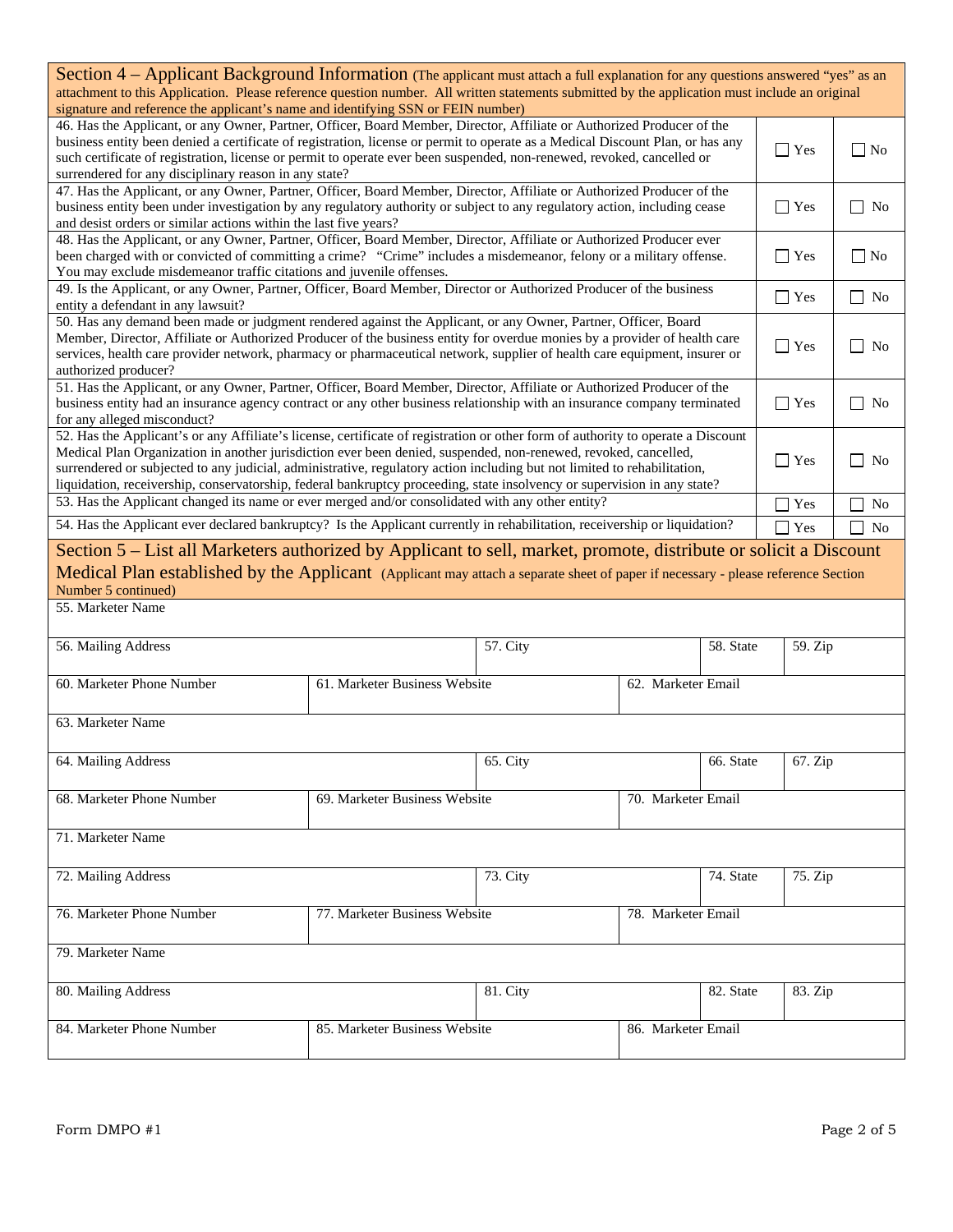## Section 6 – Product Information and Miscellaneous Information (Applicant may attach a separate sheet of paper if necessary – please reference question number)

87. Please describe the fees, dues, charges, periodic charges, processing fees or other consideration that members are to be charged in exchange for access to this discount plan.

88. Please provide a complete description of each distinct discount service being offered under the Discount Medical Plan.

89. Please list below the participating provider or participating providers included in the provider network that provides **medical** services in this state and a list of the services the participating provider and/or participating provider network offers. Please also confirm this information is on the website address provided in item 12 above.

90. Please list below the participating provider or participating providers included in the provider network that provides **ancillary** services in this state and a list of the services the participating provider and/or participating provider network offers. Please also confirm this information is on the website address provided in item 12 above.

91. Please provide the current number of discount medical plan members in the State of Rhode Island.

92. Please provide a description of the member complaint procedures established by the Discount Medical Plan.

93. Please list below all states in which the Applicant or an Affiliate holds or has applied for a license, registration, or certificate of authority to transact business as a Discount Medical Plan Organization. Please provide the license or certification number.

94. Please describe the Applicant's experience and expertise to operate a Discount Medical Plan.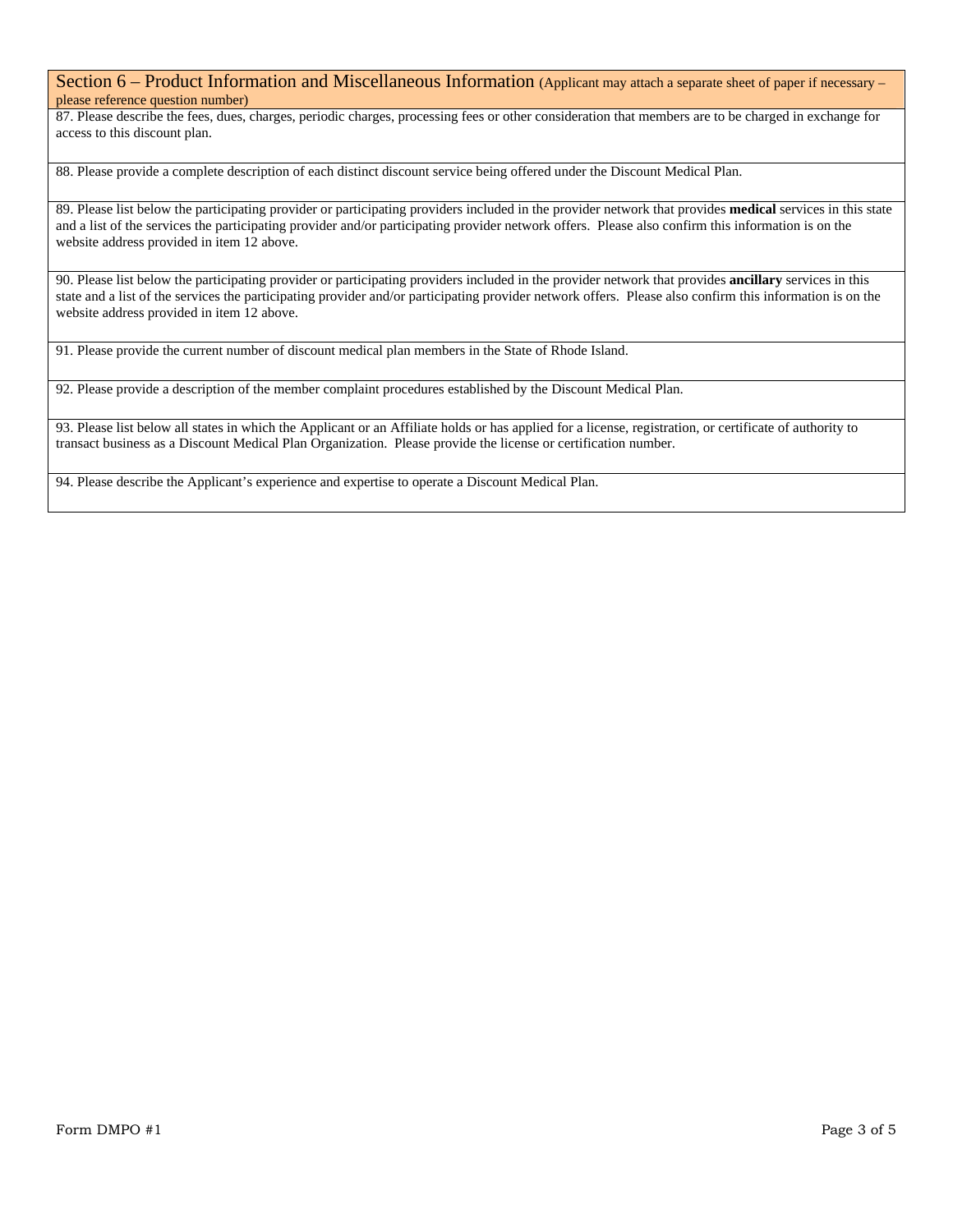|                                                                                                                                                                                                                                                                                                                                                       | Section 7 – Applicant Verification                                                                                                                                                                                                                                                                                                                                                                                                                          |                          |       |  |  |  |
|-------------------------------------------------------------------------------------------------------------------------------------------------------------------------------------------------------------------------------------------------------------------------------------------------------------------------------------------------------|-------------------------------------------------------------------------------------------------------------------------------------------------------------------------------------------------------------------------------------------------------------------------------------------------------------------------------------------------------------------------------------------------------------------------------------------------------------|--------------------------|-------|--|--|--|
|                                                                                                                                                                                                                                                                                                                                                       | As the Applicant or as the authorized representative of the Discount Medical Plan Organization, I herby certify under penalty of perjury, that:                                                                                                                                                                                                                                                                                                             |                          |       |  |  |  |
| All of the information submitted in this application and attachments is true and complete. I am aware that submitting false information or<br>a.<br>omitting pertinent or material information in connection with this application is grounds for revocation or denial of registration and may<br>subject me to administrative or criminal penalties. |                                                                                                                                                                                                                                                                                                                                                                                                                                                             |                          |       |  |  |  |
| $\mathbf b$ .                                                                                                                                                                                                                                                                                                                                         | Permission is granted to the Rhode Island Health Insurance Commissioner or designated representative to verify information with any<br>federal, state or local government agency, current or former employer, provider or insurance company.                                                                                                                                                                                                                |                          |       |  |  |  |
| All Discount Medical Plan disclosures, forms, membership cards, brochures, advertising and contracts used will comply with laws and<br>c.<br>regulations of the State of Rhode Island and contain the required information.                                                                                                                           |                                                                                                                                                                                                                                                                                                                                                                                                                                                             |                          |       |  |  |  |
| d.                                                                                                                                                                                                                                                                                                                                                    | The Rhode Island Health Insurance Commissioner is authorized to give any information concerning the Applicant, as permitted by law, to<br>any federal, state or municipal agency, or any other organization and the Applicant hereby releases the State of Rhode Island, the Rhode<br>Island Health Insurance Commissioner and any person acting on their behalf from any and all liability of whatever nature by reason of<br>furnishing such information. |                          |       |  |  |  |
| e.                                                                                                                                                                                                                                                                                                                                                    | Applicant shall maintain in force a surety bond or deposit with the Commissioner in accordance with the requirements of R.I. Gen. Laws<br>$§$ 27-74-6.                                                                                                                                                                                                                                                                                                      |                          |       |  |  |  |
| f.                                                                                                                                                                                                                                                                                                                                                    | Applicant understands and will comply with the Discount Medical Plan Organization laws and rules of the State of Rhode Island to which<br>application for registration is hereby made:                                                                                                                                                                                                                                                                      |                          |       |  |  |  |
| Signature:                                                                                                                                                                                                                                                                                                                                            |                                                                                                                                                                                                                                                                                                                                                                                                                                                             |                          | Date: |  |  |  |
| Printed Name:                                                                                                                                                                                                                                                                                                                                         | <b>Notary Information</b>                                                                                                                                                                                                                                                                                                                                                                                                                                   |                          |       |  |  |  |
| State of:                                                                                                                                                                                                                                                                                                                                             |                                                                                                                                                                                                                                                                                                                                                                                                                                                             |                          |       |  |  |  |
| County of:                                                                                                                                                                                                                                                                                                                                            |                                                                                                                                                                                                                                                                                                                                                                                                                                                             |                          |       |  |  |  |
|                                                                                                                                                                                                                                                                                                                                                       | $\overline{\phantom{a}}$ , and                                                                                                                                                                                                                                                                                                                                                                                                                              |                          |       |  |  |  |
|                                                                                                                                                                                                                                                                                                                                                       | $\Box$ who is personally known to me, or                                                                                                                                                                                                                                                                                                                                                                                                                    |                          |       |  |  |  |
|                                                                                                                                                                                                                                                                                                                                                       | who produced the following identification:                                                                                                                                                                                                                                                                                                                                                                                                                  |                          |       |  |  |  |
|                                                                                                                                                                                                                                                                                                                                                       |                                                                                                                                                                                                                                                                                                                                                                                                                                                             | Notary Public Signature: |       |  |  |  |
|                                                                                                                                                                                                                                                                                                                                                       | [ SEAL]                                                                                                                                                                                                                                                                                                                                                                                                                                                     | Printed Notary Name:     |       |  |  |  |
|                                                                                                                                                                                                                                                                                                                                                       |                                                                                                                                                                                                                                                                                                                                                                                                                                                             | My Commission Expires:   |       |  |  |  |